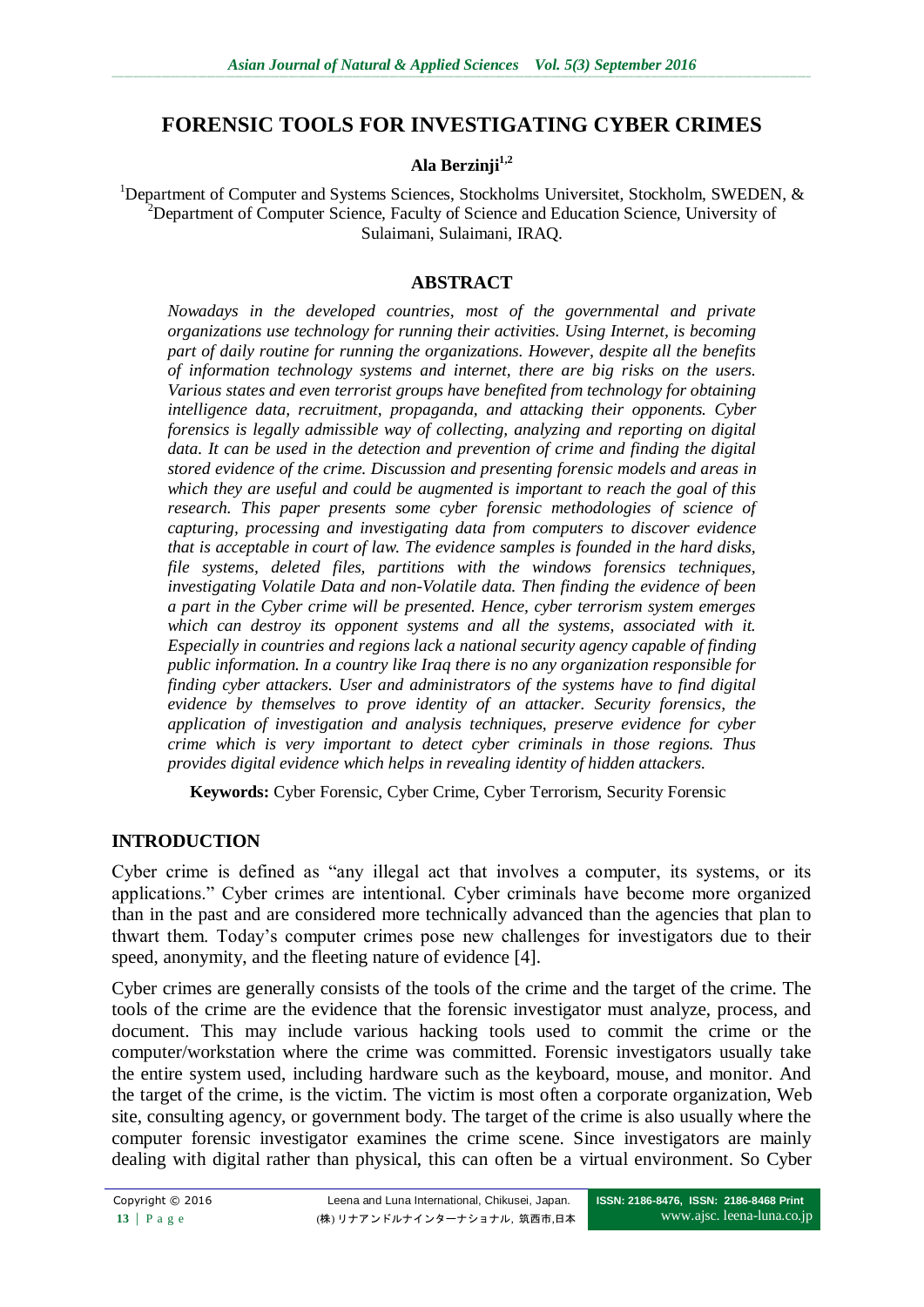crime involves illegal exploitation of computer technologies. Some types of cyber crimes are : Hacking, Computer viruses and worms, Identity theft, Webjacking, Denial of Service

The growth of the Internet and the worldwide proliferation of computers have increased the need for computing investigations. Computers can be used to commit crimes, and crimes can be recorded on computers. Law enforcement, now rely on the methods of cyber forensics to investigate criminal and civil cases. This Research is not intended to provide comprehensive training in computer forensics. It does, however, give you a solid foundation by introducing cyber forensics investigation methods and tools [3].

Cyber forensics is the preservation, identification, extraction, interpretation, and documentation of computer evidence, to include the rules of evidence, legal processes, integrity of evidence, factual reporting of the information found, and providing expert opinion in a court of law. Thus In solving Cyber crime cases, Cyber forensics techniques and tools is used to gather evidence, which will be analyzed and presented to a court of law to prove the illegal activity. It is important that when doing computer forensics no alteration, virus introduction, damages or data corruption occurs [2].

In order to do a good analysis the first step is to do secure acquisition of computer evidence. And generate hash to provide the evidential integrity and security of information. The best approach for this matter is to use Data acquisition tools and hashing tools. After that the investigator performs some methods and techniques to extract the data found in the digital evidence found at the crime scene then interpret them and the last step in Forensic Investigation is Documentation which is a major part of any investigative process and it is used as evidence during the trials in a court of law and an investigation document must contains Methods of investigation, Description of data collection, Error Analysis, Results and comments [4].

Data acquisition is the process of copying data. For computer forensics, it's the task of collecting digital evidence from electronic media[7]. There are two types of data acquisition: static acquisitions and live acquisitions. The processes and data integrity requirements for static and live acquisitions are the same. The only shortcoming with live acquisitions is not being able to perform repeatable processes, which are critical for collecting digital evidence. The physical items obtained from the scene of an indent during an investigation. Also called first-hand evidence and best evidence.

Once you have acquired a copy of original evidence you then duplicate copy to make multiple work copies from which you perform your analysis, every copy made must be exact duplicate of an original evidence and verifiably so then the original evidence safely stored in secure location. It is always preferable to work from work copies of evidence rather than working directly of original evidence, if anything happens changing original evidence your investigation could be negatively impacted[8]. Data Acquisition is different than regular copying operation because regular copying operation only copies content of files and folders of media storage however the forensic examiner needs to copy everything on media storage, which includes, Files and folders, Erased files from unallocated space, Boot partition and File system formatting .

Most of this information cannot be copied using regular copying operation, So that is the reason in investigation investigator use data acquisition methods because acquiring an image from digital media storage device requires copying every bit of data from the devices storage media starting with the first sector call "Sector 0" and ending with the last sector on the media storage the copying proceeds in order between these two sectors This type of copying is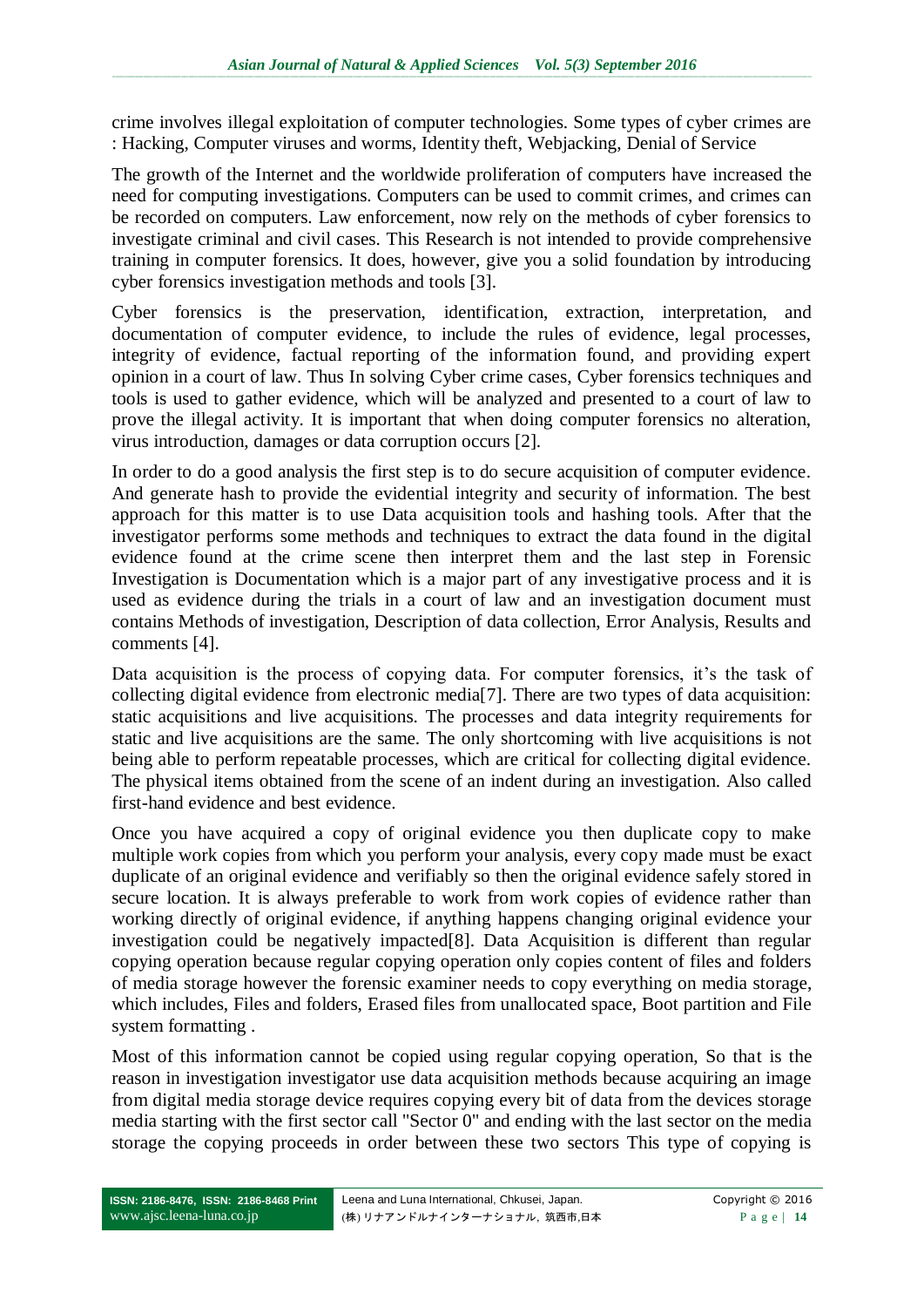called "Bit by Bit Copy" or "sector copy". Therefore Sector is the smallest readable/writable area of digital media and Sector size is typically 512 bytes (4096 bits). The entire sector must be read and written. Remaining sector space (slack) is backfilled with zeros or random byte values copied from RAM. Static Data Acquisition is one of the most basic and common ways of acquiring data in computer forensics. Static acquisition acquires data from a non-volatile source [4].

After Data Acquisition, File verification needs to be done to every acquisition copies that are made in the previous step, so file verification is the process of using an algorithm for verifying the integrity or authenticity of a computer file. This can be done by comparing two files bit-by-bit, but requires two copies of the same file, and may miss systematic corruptions which might occur to both files. A more popular approach is to also store checksums (hashes) (message digests) of files for later comparison [5].

Cyber crimes have been a prevalent topic in the media for several years, although the first computer crime committed was in 1971, it is only since the new forensic science disciple is fast becoming progressively popular as the proliferation of advancing technology is enterprising illegal activities [2]. In past researches a technique to data acquisition from storage device and from memory using only tools in Linux operating system or only tools in windows operating system. But in this research proposed approach works on using tools in both Windows and Linux operating system in detail and how to obtain information from the dump of the live image of a volatile memory and how to recover deleted files, however in this research we described a collection of tools and techniques to perform cyber forensic investigation. Since technology in today's world becomes a critical part of our lives although technology benefits our lives greatly but Technology is not the problem. But it is the way that people use it.

Cyber criminals and even terrorist groups have benefited from technology for obtaining information, financial gain or many purposes .The need for computer forensics has become more apparent with the exponential increase in the number of cyber crimes and litigations in which large organizations are involved. In our research we want our country to be aware of science of cyber forensics which is become a necessity for government agencies and organizations to solve cases involving the use of computers and related technologies. And cyber forensics offers the many benefits to organizations some of them is Ensures the overall integrity and continued existence of an organization's computer system and network infrastructure.

Also helps the organization capture important information if their computer systems or networks are compromised. It also helps prosecute the case, if the criminal is caught. Extracts, processes, and interprets the actual evidence in order to prove the attacker's actions and the organization's innocence in court.

Cyber crimes have been a prevalent topic in the media for several years, although the first computer crime committed was in 1971,it is only since the new forensic science disciple is fast becoming progressively popular as the proliferation of advancing technology is enterprising illegal activities [2]. In past researches a technique to data acquisition from storage device and from memory using only tools in Linux operating system or only tools in windows operating system. But in this research proposed approach works on using tools in both Windows and Linux operating system in detail and how to obtain information from the dump of the live image of a volatile memory and how to recover deleted files, however in this research we described a collection of tools and techniques to perform cyber forensic investigation.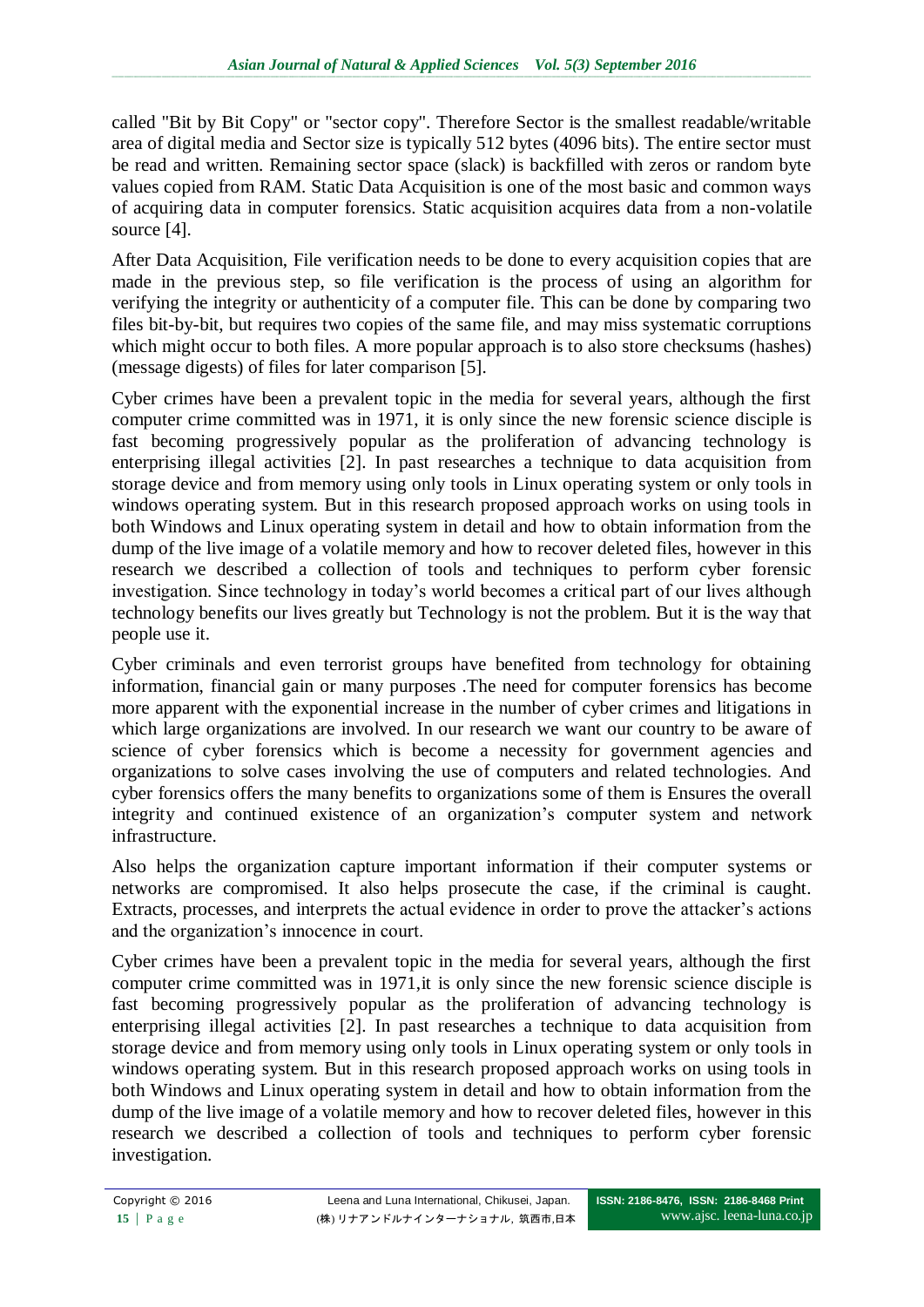#### **METHODOLOGY**

All Cyber forensic phases are (preservation, identification, extraction, interpretation, and documentation) is to detect a cyber incident, identify the intruder, and prosecute the perpetrator in a court of law. With an increase in computer crime incidents ranging from theft of intellectual property to cyber terrorism, Cyber forensic methodologies play a decisive role in overcoming and tackling computer incidents. Due to the growing misuse of computers in criminal activities, there must be a proper set of methodologies to use in an investigation. The evidence acquired from computers is fragile and can be easily erased or altered, and the seized computer can be compromised if not handled using proper methodologies. The methodologies involved in computer forensics may differ depending upon the procedures, resources, and target company and cases. Forensic tools enable the forensic examiner to recover deleted files, hidden files, and temporary data that the user may not locate [1]. Cyber forensic methodologies consist of the following basic activities:

- 1- Preservation: The forensic investigator must preserve the integrity of the original evidence. The original evidence should not be modified or damaged. The forensic examiner must make an image or a copy of the original evidence and then perform the analysis on that image or copy. The examiner must also compare the copy with the original evidence to identify any modifications or damage. 2- Identification: Before starting the investigation, the forensic examiner must identify the evidence and its location. For example, evidence may be contained in hard disks, removable media, or log files. Every forensic examiner must understand the difference between actual evidence and evidence containers. Locating and identifying information and data is a challenge for the digital forensic investigator. Various examination processes such as keyword searches, log file analyses, and system checks help an investigation.
- 3- Extraction: After identifying the evidence, the examiner must extract data from it. Since volatile data can be lost at any point, the forensic investigator must extract this data from the copy made from the original evidence. This extracted data must be compared with the original evidence and analyzed.
- 4- Interpretation: The most important role a forensic examiner plays during investigations is to interpret what he or she has actually found. The analysis and inspection of the evidence must be interpreted in a lucid manner.
- 5- Documentation: From the beginning of the investigation until the end (when the evidence is presented before a court of law), forensic examiners must maintain documentation relating to the evidence.

### **FORENSIC INVESTIGATION TOOLS TO FIND CYBER CRIMES**

The first step in our research live acquisitions are especially useful when you're dealing with active network intrusions or attacks or you suspect employees are accessing network areas they shouldn't. Live acquisitions done before taking a system offline are also becoming a necessity because attacks might leave footprints only in running processes or RAM, So we needs a convenient way to take a memory snapshot of the host.

Dump is a convenient tool from MoonSols for Windows Operating System. After Live Acquisition we begin Static acquisition which is one of the most basic and common ways of acquiring data in computer forensics. Static acquisition acquires data from a non-volatile source. For example, a hard drive. In a non-volatile source of data, data still remains on the storage part of the device after a device is turned off. Using FTK Imager tool in Windows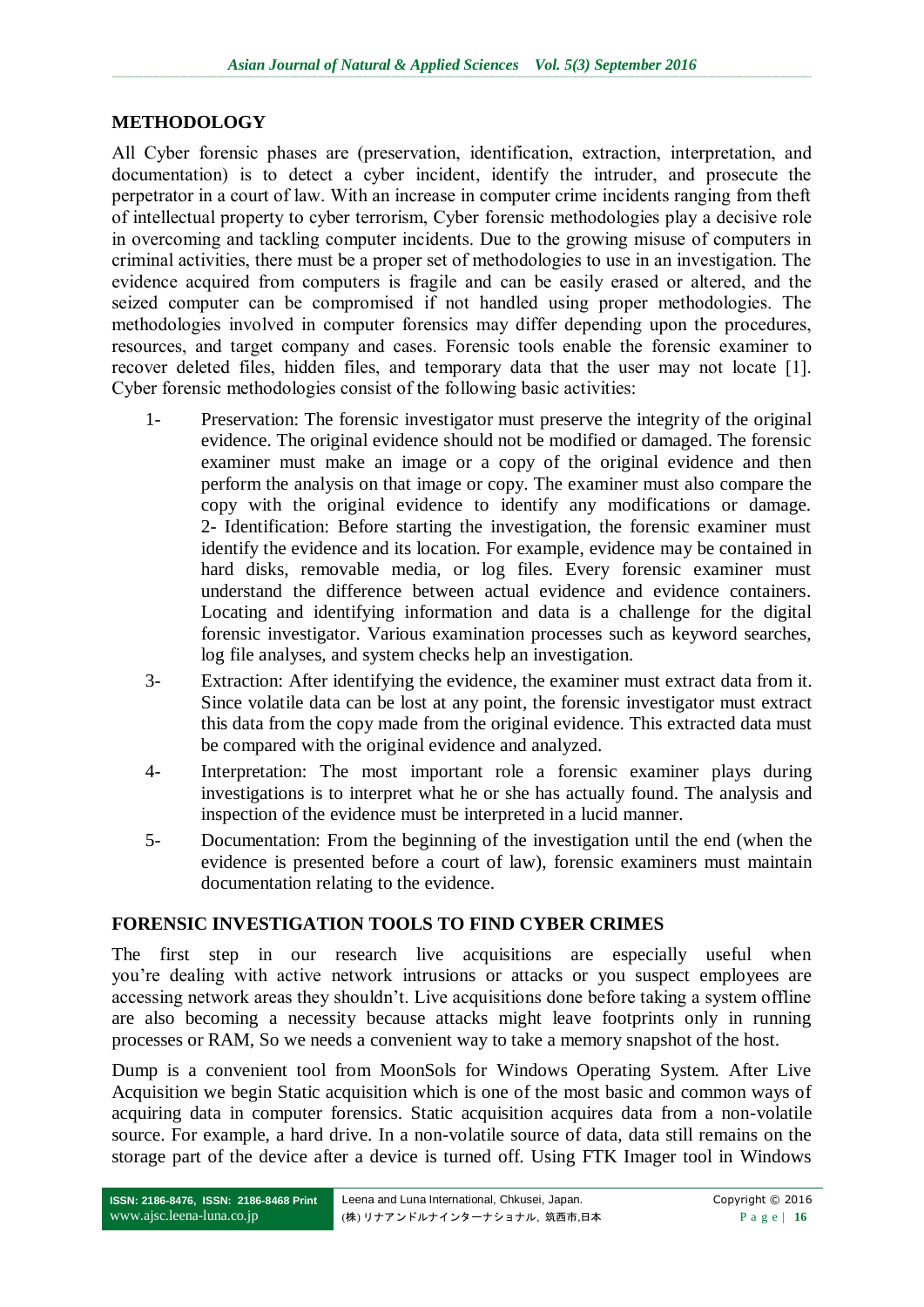Operating System. Then static Acquisition in Linux operating System by dd tool which Historically, nearly every Linux/UNIX distribution has included a command known as dd (disk-to-disk). And dcfldd tool which is an enhanced version of dd developed by the U.S. Department of Defense Computer Forensics Lab. Then we verify the image acquisition by File verification which is the process of using an algorithm for verifying the integrity or authenticity by generating hashes for every image files after that we analyze our image files by recover my files tool in windows operating system to recover deleted files and partitions in image copy of evidences and analyze memory acquisition by pulling information about running processes and network connection information and pulling out administrator password in RAM.

Then we will try to analyze the image we created by recovering deleted data. There are Many tools on the market to recover deleted files and all of them are adequate to do the job. Here, In this research we will be using a trial version of RecoverMyFiles after we created an image of the Flash drive by static data acquisition technique.

# **TOOLS AND TECHNIQUES**

In this research several software and hardware has been used to fulfill the goal of the work:

- 1- Operating System (Windows 7, Linux(SIFT , Ubuntu)).
- 2- Forensic Program Tools (Recovery tool for deleted data (Recover my files), Bitstream acquiring tools (FTK Imager, dd, dcfldd),memoryAnalysis.
- 3- (Volatile Framework), Hashing tool(md sum)).
- 4- Removable Disks.

## **The following techniques explains the steps involved in a forensic investigation:**

- 1- Live Data Acquisition is performed if the suspected machine is not turned off the first acquisition is live acquisition to create image copy of Random Access Memory.
- 2- Static Data Acquisition is performed after live acquisition, which the Two bitstream copies of the evidence are created. The orgin- nal disk must not be tampered with as it might negatively impact the investigation.
- 3- Hashing after acquisition technique, An MD checksum is generated on the images to pr serve the integrity of the original evidence.
- 4- The original evidence is stored in a secure location, preferably away from an easily a cessible location.
- 5- The image copy is analyzed for evidence by searching or recovering deleted data.
- 6- A forensic report is prepared. It describes the forensic method and recovery tools used.

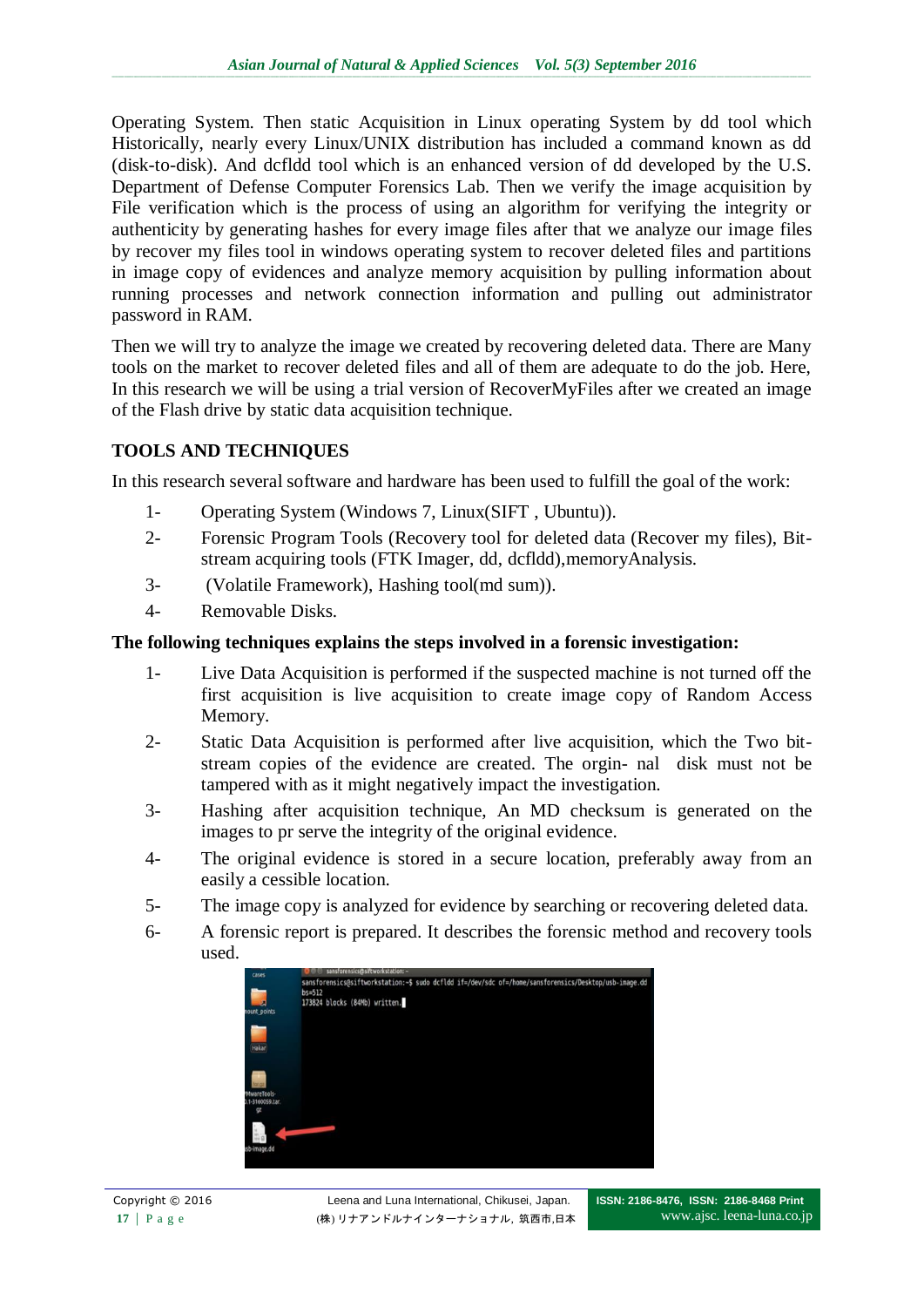## **RESULT**

As we discussed methodologies and techniques and tools about how perform to forensic investigation, as the result of this research is to help individual victims and organizations and government agencies to capture important information if their computer systems are compromised. It also helps prosecute the case, if the criminal is caught. And extracts, processes, and interprets and recover the actual evidence in order to prove the attacker's actions and the victim's innocence in court and we can ensure that no possible evidence is damaged, destroyed, or compromised by the forensic procedures used to investigate the crime (preservation of evidence).

To start the work, first Open the DumpIt Tool as showed in figure one and then start the Live acquisition then the snapshot of memory save it in the same directory of the DumpIt Tool as shown in figure 2. Then the command of dd tool to make acquisition image of usb device and /dev/sdb is the address of mounted physical usb device. Then the image.dd will be appear on the desktop and the process of image acquisition begins and the usb-image.dd appears on desktop as shown in figure 3.



Figure 1: The DumpIt Tool

| <b>O:\Dumplt.exe</b><br>$Dunplt - v1.3.2.20110401 - One click nearby nearby$<br>Copyright (c) 2007 - 2011, Matthieu Suiche (http://www.nsuiche.net><br>Copyright (c) 2010 - 2011, MoonSols (http://www.noonsols.com) |                             |                  |                    |                      |              |
|----------------------------------------------------------------------------------------------------------------------------------------------------------------------------------------------------------------------|-----------------------------|------------------|--------------------|----------------------|--------------|
| Address space size:                                                                                                                                                                                                  | 7782531872 hutes ( 7422 Mb) |                  |                    |                      |              |
| <b>Dumplt</b>                                                                                                                                                                                                        |                             | 5/3/2011 8:41 AM |                    | Application          | 203 KB       |
| Dumplt                                                                                                                                                                                                               |                             |                  | 1/30/2016 5:54 PM  | WinRAR ZIP archive   | 98 KB        |
| hashs                                                                                                                                                                                                                |                             |                  | 5/14/2016 12:21 AM | <b>Text Document</b> | $2$ KB       |
| memory                                                                                                                                                                                                               |                             |                  | 1/30/2016 6:42 PM  | <b>Text Document</b> | <b>16 KB</b> |
| <b>README</b>                                                                                                                                                                                                        |                             |                  | 7/18/2011 2:29 PM  | <b>Text Document</b> | 1 KB         |
| volatility-2.3.1.standalor.                                                                                                                                                                                          |                             |                  | 1/30/2016 5:56 PM  | Application          | 9,788 KB     |

Figure 2: Start the Live acquisition

| 0 2016-01-30 14:58:24 UTC+0000    |      |      |   |     |  |
|-----------------------------------|------|------|---|-----|--|
| 0xfffffa800a228b10 SearchProtocol | 5136 | 3972 |   | 323 |  |
| 0 2016-01-30 14:59:23 UTC+0000    |      |      |   |     |  |
| 0xfffffa800a441060 SearchFilterHo | 7444 | 3972 | 6 |     |  |
| 0 2016-01-30 14:59:23 UTC+0000    |      |      |   |     |  |
|                                   |      |      |   |     |  |
| 0xfffffa800a24b060 DumpIt.exe     | 1760 | 6444 |   |     |  |
| 1 2016-01-30 14:59:35 UTC+000     |      |      |   |     |  |
| Øxfffffa800a2e2b10 conhost.exe    |      | 744  |   |     |  |
| 0 2016-01-30 14:59:36 UTC+0000    |      |      |   |     |  |
| 0xfffffa800a25d060 suchost.exe    | 6476 | 784  |   |     |  |
| 0 2016-01-30 15:01:05 UTC+0000    |      |      |   |     |  |
| ,                                 |      |      |   |     |  |

Figure3: Illustrates that the process of image acquisition begins and the usb-image.dd appears on desktop

| ISSN: 2186-8476, ISSN: 2186-8468 Print | Leena and Luna International, Chkusei, Japan. |
|----------------------------------------|-----------------------------------------------|
| www.ajsc.leena-luna.co.jp              | (株)リナアンドルナインターナショナル, 筑西市,日本                   |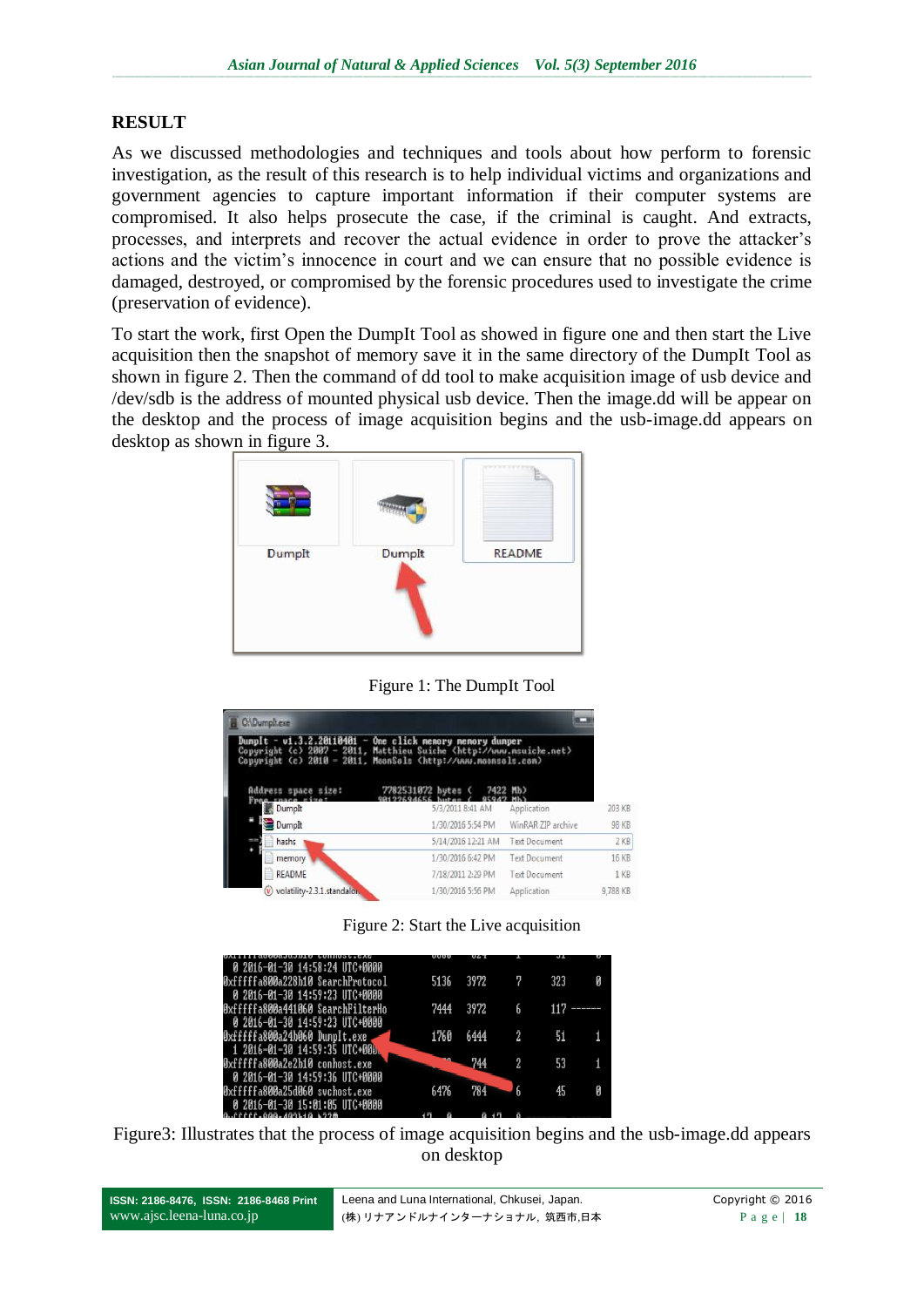Then with the FTK Imager program an image acquisition created and shows the source of the device and saved on the computer. The the process of FTK Imager generated MD5 and SHA-1 hash for the image to verify integrity of the image as showed in figure 4.

Figure 4: Illustrates that the process is done and FTK Imager generated MD5 and SHA-1 hash for the image to verify integrity of the image.

| $\Box$          |                                          |
|-----------------|------------------------------------------|
| Name            | USB-image.001                            |
| Sector count    | 3891200                                  |
| E MD5 Hash      |                                          |
| Computed hash   | 17465e1fa82b04b36edde49fe4f897bb         |
| Report Hash     | 17465e1fa82b04b36edde49fe4f897bb         |
| Verify result   | Match                                    |
| SHA1 Hash       |                                          |
| Computed hash   | 859f8519fd61c326ffdbb39baec96e920e5b06f7 |
| Report Hash     | 859f8519fd61c326ffdbb39baec96e920e5b06f7 |
| Verify result   | Match                                    |
| Bad Sector List |                                          |
| Bad sector(s)   | No bad sectors found                     |
|                 |                                          |
|                 |                                          |
|                 |                                          |

After getting a copy of MD5 and Hash file, then we will look for physical address of the System Registry and SAM file and create a text file witch contains hashed passwords of administrator and user accounts. The text file and will be created with hashed passwords as illustrated in the figure 5.

Figure 5: Illustrates that text file which contains hashed passwords of windows accounts.

After that the memory analysis step will start, figure 6 will illustrate the process list of application that were running at the time where we snapshotted the image of the RAM. Figure 6: The process list of application that were running in RAM.



Figure 7: The file types recovered from the selected drive.

After illustrates the command for creating the text file to copy the process, we will start getting the network information of running processes. After that the recovery drive will start wizard to recover deleted files. Finally with a provided path to the image file created with FTK Imager a path to the processing of recovery files will begins and as shown in figure 7, the files will start recovery and appear on the device.

### **CONCLUSION**

In this research, we examined distinctive forensic tools used for investigating cyber crimes in digital forensics and also the detailed review of cyber forensics. Digital evidence can also be obtained from the data structure locate in memory by using different tools and storage devices. The new process model is opted to collect crucial evidence quickly and investigate